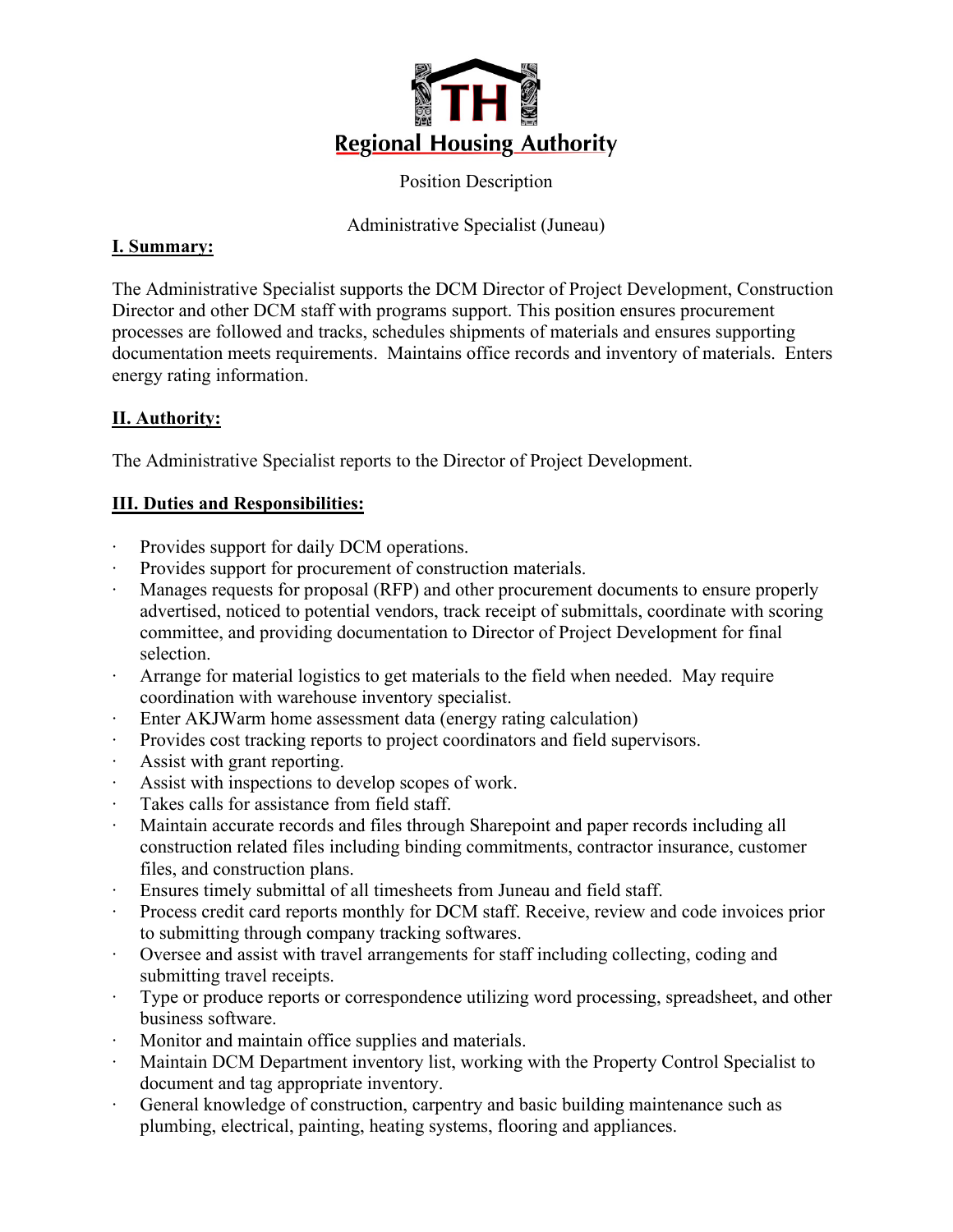Position Description Administrative Specialist Page 2

- ∙ Assist other DCM staff with special projects.
- ∙ Responded to emergency requests as needed
- ∙ Scheduling may require ability to drive and load materials at cargo offices or on ferries at odd hours as assigned
- ∙ As necessary, travel to southeast communities

### **IV. Required Knowledge, Abilities and Skills:**

- ∙ Ability to work independently.
- ∙ General knowledge of construction, carpentry and basic building maintenance such as plumbing, electrical, painting, heating systems, flooring and appliances and energy efficiency.
- ∙ Residential construction experience
- ∙ Experience with logistics in Southeast Alaska
- ∙ Knowledge of procurement processes.
- ∙ Ability to track expenses using multiple funding sources.
- ∙ Ability to read, comprehend, explain, and apply written procedures.
- ∙ Ability to apply common sense understanding to carry out detailed but uninvolved written or oral instructions
- ∙ Working knowledge of business practices, correspondence and typing formats, including correct English grammar, spelling, and punctuation.
- ∙ Ability to add, subtract, multiply, and divide in all units of measures, using whole numbers, common fractions and decimals
- ∙ Working knowledge of filing and record keeping systems.
- ∙ Ability to recognize differences among data, facts, objects, or material.
- ∙ Ability to compare data from two or more sources for accuracy and completeness.
- ∙ Ability to operate office equipment
- ∙ Ability to greet visitors, answer the phone and answer or refer incoming inquiries from the public.
- ∙ Ability to provide quality customer service.
- ∙ Ability to perform complex data entry tasks.
- ∙ Working knowledge of MS Office Suite software and the use of computer systems.
- ∙ Ability to follow oral and written instructions.
- ∙ Ability to operate forklift.
- ∙ While performing the duties of this job, the employee is regularly required to:
	- o Talk or hear;
	- o Sit for extended period;
	- o Stand;
	- o Walk;
	- o Use of hands to finger, handle, or feel
	- o Hear sounds and recognize differences
	- o See differences between colors, shades, brightness
	- o While looking forward, recognize depth and distance and see objects or movements that off to side.
	- o Lift up to 40 pounds (files, copy paper, maintenance materials)

### **V. Minimum Qualifications:**